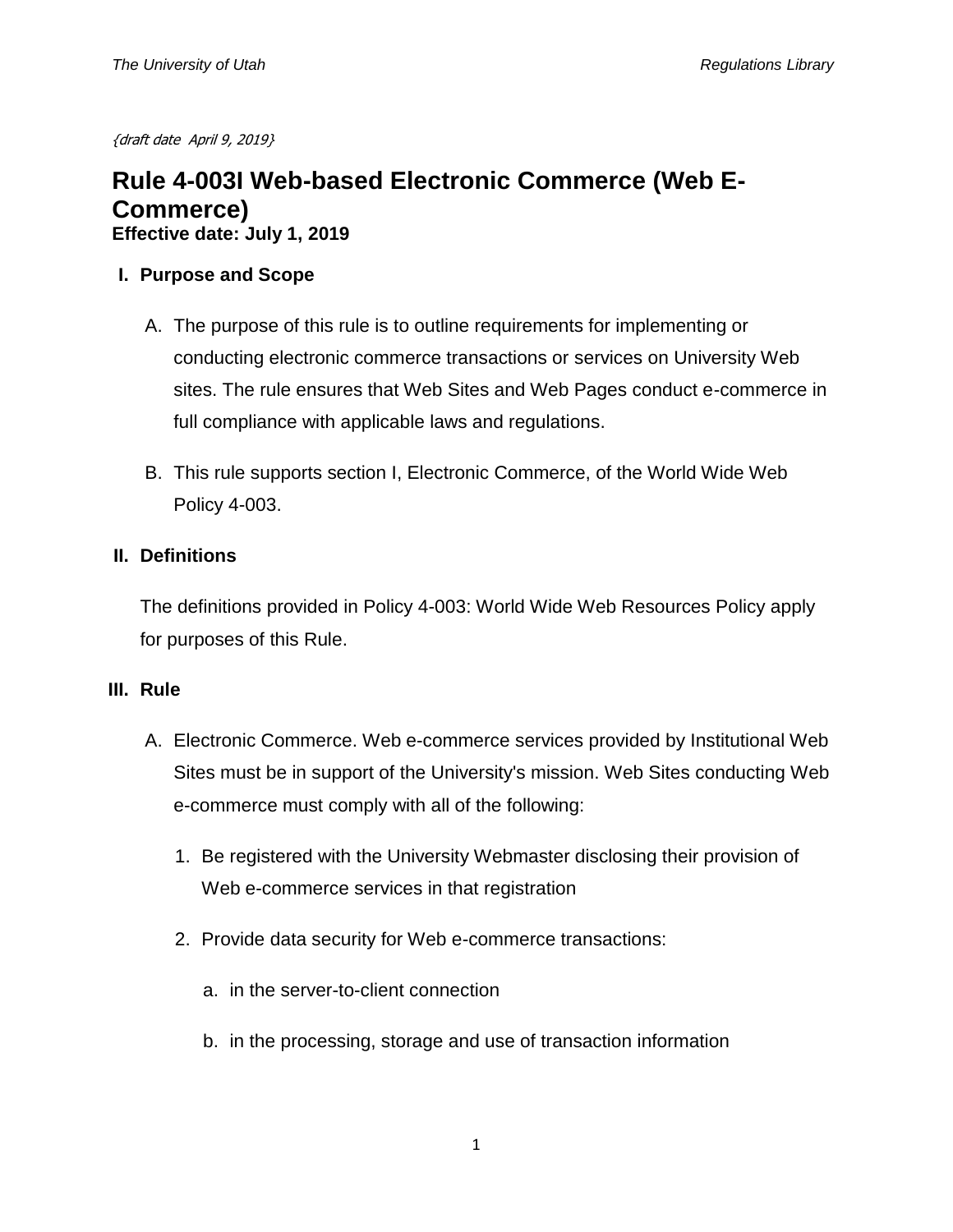- 3. Be certified as a secure Web e-commerce site by the University Information Security Office prior to initiating e-commerce traffic. Recertification is required after any change in e-commerce infrastructure which may substantially affect Web e-commerce transaction security
- 4. Be certified as having passed an audit for financial and operating practices by the University Internal Audit Department [\(Policy 3-019\)](https://regulations.utah.edu/administration/3-019.php) prior to initiating Web e-commerce traffic
- 5. Be subject periodically to audit by the University Internal Audit Department after Web e-commerce services have commenced and
- 6. Be in full compliance with the rules and provisions of [Policy 3-070:](https://regulations.utah.edu/administration/3-070.php) Payment Card Acceptance.

*[Note: Parts IV-VII of this Regulation (and all other University Regulations) are Regulations Resource Information – the contents of which are not approved by the Academic Senate or Board of Trustees, and are*  to be updated from time to time as determined appropriate by the cognizant Policy Officer and the *Institutional Policy Committee, as per Policy 1-001 and Rule 1-001.]*

# **IV. Rules, Procedures, Guidelines, Forms and other Related Resources**

- A. Rules
	- 1. Rule 4-003D Web Site Registration
- B. Procedures [Reserved]
- C. Guidelines [Reserved]
- D. Forms [Reserved]
- E. Related Resources [Reserved]

### **V. References**